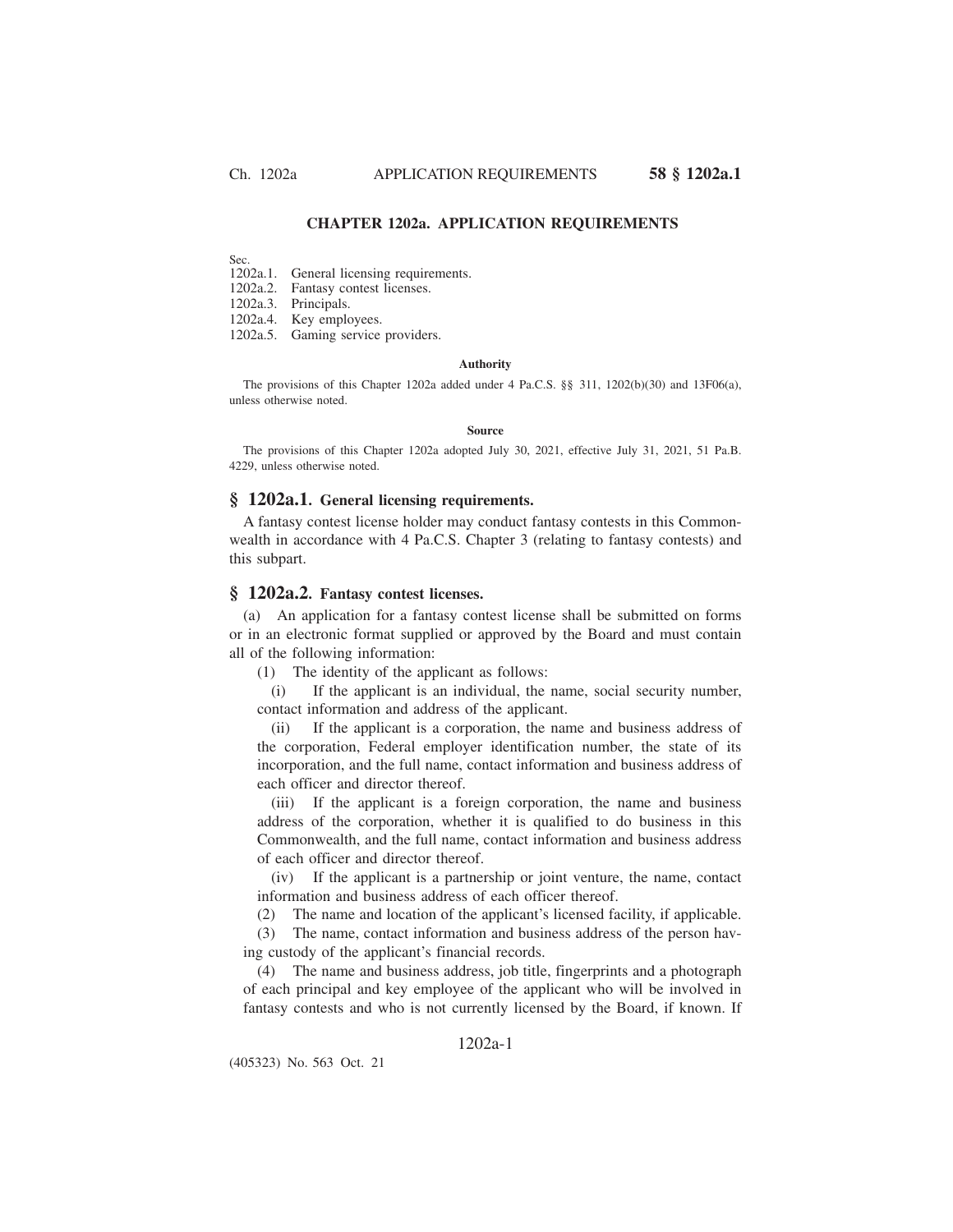the principal and key employee are currently licensed by the Board, the application must specifically identify their participation in offering fantasy contests.

(5) Information and documentation concerning financial background and resources, as the Board may require, to establish by clear and convincing evidence the financial stability, integrity and responsibility of the applicant.

(6) A copy of any agreement or agreements the applicant has entered into or a detailed description of the terms and conditions of any agreement the applicant will enter into to facilitate the operation or conduct of fantasy contests.

(7) Any other information the Board may require.

(b) Upon request of the Board or Board staff, the applicant shall cooperate and provide supplemental information in support of its application. The applicant shall provide requested documents, records, supporting data and other information within the time period specified in the request or, if no time is specified, within 30 days of the date of the request. If the applicant fails to provide the requested information within the required time period in the request, the Board may deny the application.

(c) The application, and amendments thereto, and other specific documents designated by the Board shall be filed promptly with the Board with the applicable application fee.

(d) An application and related materials that have been submitted to the Board will become the property of the Board and will not be returned to the applicant.

(e) An abbreviated application for a fantasy contest license by an applicant that is also a licensed gaming entity may be submitted on forms or in an electronic format supplied or approved by the Board, and the applicant shall not be required to submit the information required under subsection (a) if the applicant has previously provided the information to the Board in conjunction with a prior application to become a licensed gaming entity.

# **§ 1202a.3. Principals.**

(a) A principal as defined in this subpart shall apply for licensure as a principal in accordance with § 433a.8 (relating to principal applications).

(b) In addition to information required under § 433a.8, an individual required to be licensed as a principal, unless otherwise directed by the Board, shall submit all of the following:

(1) The nonrefundable application fee posted on the Board's web site.

(2) A description of responsibilities as a principal.

(3) Details relating to a similar license, permit or other authorization obtained in another jurisdiction.

(4) The consent to a background investigation by the Bureau and a release to obtain the information necessary for the completion of the background investigation.

## 1202a-2

(405324) No. 563 Oct. 21

*2021 Commonwealth of Pennsylvania*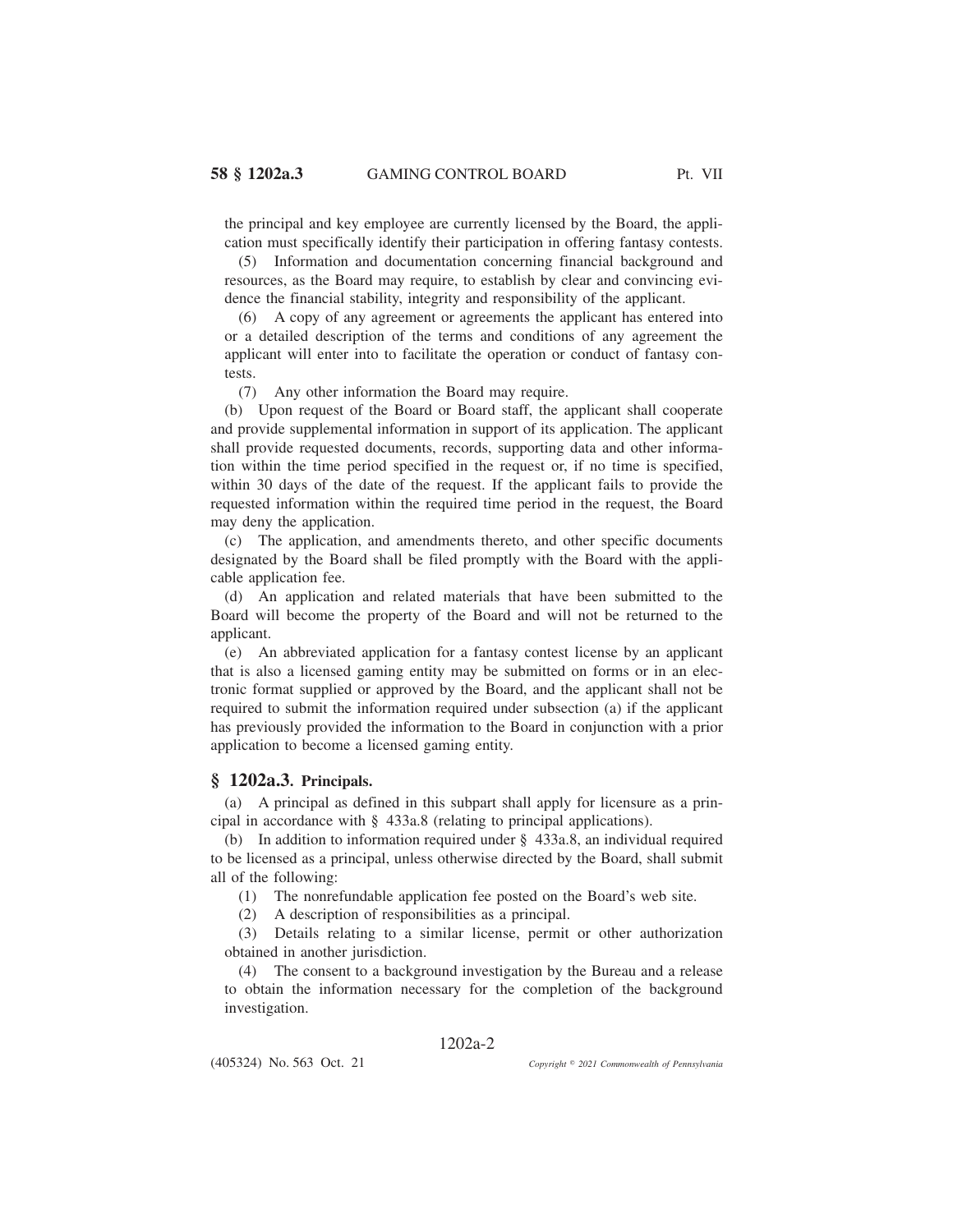(5) Other information required by the Board.

(c) Following review of the application and background investigation, the Board may approve a principal license if the applicant has proven by clear and convincing evidence that the applicant is a person of good character, honesty and integrity, and is eligible and suitable to be licensed as a principal.

(d) A principal license is not transferable.

(e) A temporary credential, which may be valid up to 270 days, may be issued by the Board to a principal if the Board determines additional time is needed to complete an investigation for licensure.

### **§ 1202a.4. Key employees.**

(a) A key employee as defined in this subpart shall apply for licensure as a key employee in accordance with § 435a.2 (relating to key employee license).

(b) In addition to information required under § 435a.2, an individual required to be licensed as a key employee, unless otherwise directed by the Board, shall submit all of the following:

(1) The nonrefundable application fee posted on the Board's web site.

(2) A description of employment responsibilities.

(3) The consent to a background investigation by the Bureau and a release to obtain the information necessary for the completion of the background investigation.

(4) Details relating to a similar license or other authorization obtained in another jurisdiction.

(5) Other information required by the Board.

(c) Following review of the application and background investigation, the Board may approve a key employee license if the applicant has proven by clear and convincing evidence that the applicant is a person of good character, honesty and integrity, and is eligible and suitable to be licensed as a key employee.

(d) A temporary credential, which may be valid up to 270 days, may be issued by the Board to a key employee if the Board determines additional time is needed to complete an investigation for licensure.

(e) An individual may not perform duties associated with a position that requires a key employee license prior to receiving a temporary or permanent credential unless otherwise authorized by the Board.

## **§ 1202a.5. Gaming service providers.**

The Board may, in its discretion, require a licensed operator who is not a licensed gaming entity to apply for a certificate or registration as a gaming service provider to provide fantasy contests to, or on behalf of, a licensed gaming entity under 4 Pa.C.S. § 342 (relating to licensed gaming entities).

(405325) No. 563 Oct. 21